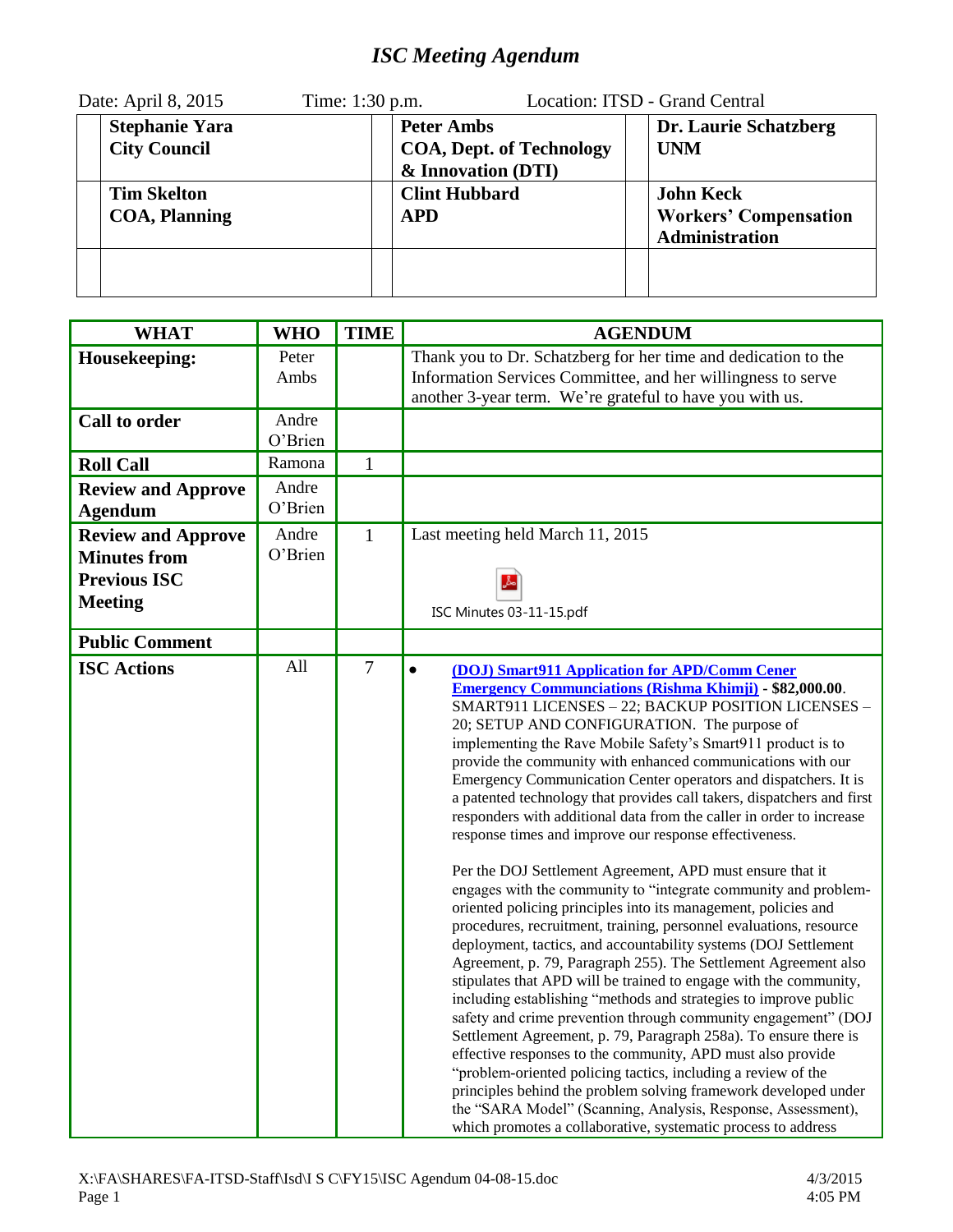|                           | issues of the community, safety, and quality of life" (DOJ<br>Settlement Agreement, p. 79, Paragraph 258d).<br>This product will effectively provide us with a way to fulfill our<br>responsibilities to the Settlement Agreement by partnering with the<br>community and partner agencies such as the Albuquerque Fire<br>Department (AFD). It provides a site where members of the<br>community can create profiles within Smart911 and include critical<br>data about themselves, their family members, their homes and work<br>places, medical conditions and other important information that<br>could help expedite emergency services when they call 9-1-1.<br>Chief and budget have approved this purchase for DOJ. Rave is the<br>only vendor providing such services, so this can be a sole source<br>purchase.<br>YEARLY COST = $$77k$ , starting in year 2 through year 5.<br>Year one costs = $$82K$ (including year 1 maintenance + setup).                                                                                                                                                                                                                                                                                                                                                                     |
|---------------------------|-------------------------------------------------------------------------------------------------------------------------------------------------------------------------------------------------------------------------------------------------------------------------------------------------------------------------------------------------------------------------------------------------------------------------------------------------------------------------------------------------------------------------------------------------------------------------------------------------------------------------------------------------------------------------------------------------------------------------------------------------------------------------------------------------------------------------------------------------------------------------------------------------------------------------------------------------------------------------------------------------------------------------------------------------------------------------------------------------------------------------------------------------------------------------------------------------------------------------------------------------------------------------------------------------------------------------------|
| <b>Standard Equipment</b> | Std. PCs - Laptops and Peripherals for Mobile Crime Lab,<br>$\bullet$                                                                                                                                                                                                                                                                                                                                                                                                                                                                                                                                                                                                                                                                                                                                                                                                                                                                                                                                                                                                                                                                                                                                                                                                                                                         |
| over \$25K Approved       | \$26,660.52, Rishma Khimji. 4 of each: HP SB ZBOOK I7, HP SB<br>BUSINESS BACKPACK, WIRLESS MOUSE, MS OFFICE PRO.                                                                                                                                                                                                                                                                                                                                                                                                                                                                                                                                                                                                                                                                                                                                                                                                                                                                                                                                                                                                                                                                                                                                                                                                              |
| by the IT Services        | Required for the secondary Mobile Crime Lab.                                                                                                                                                                                                                                                                                                                                                                                                                                                                                                                                                                                                                                                                                                                                                                                                                                                                                                                                                                                                                                                                                                                                                                                                                                                                                  |
| <b>Manager</b>            | Field Surface Pros, \$69,981.57, Ralph Waddles. Tablets for our new<br>٠<br>report writing software. They can work offline; once online they will<br>upload the information. Tablets will upload using access points that<br>are currently in all stations. This software application only runs with<br>a Windows platform which is on the Surface Pros. As well, vendor<br>recommends i5 processor which is also on the Surface Pros. In<br>addition to report writing, we are looking at using the tablets for<br>training purposes. They can be used for community involvement<br>videos and as way to push training videos/documents to all units at<br>once. This decreases the need for all units to filter to the training<br>facility as often, keeping them in service longer.<br>Nexus Core Redesign, \$96,069.33, Kristen L. Sanders. The current<br>٠<br>Nexus Core design does not meet Cisco's design specifications.<br>Multiple Cisco TAC engineers have found that we experiencing<br>routing issues due to the VPC between the two Nexus cores. The<br>only way to correct this is to redesign the network core to meet<br>Cisco's specifications. This will fix the routing issues we're currently<br>experiencing and will provide for proper redundancy at our Pino<br>Yards Disaster Recovery location. |
|                           | COA VoIP Upgrade, \$7,333,444.73, Hipolito Fierro. The City of<br>٠<br>Albuquerque submitted an RFB to secure a vendor/reseller to<br>provide City Standard Cisco equipment; Cisco VoIP Telphony<br>Equipment, supporting Network Equipment, Licensing, UPS backup<br>and installation services. This RFB was awarded to Presidio and the<br>funding was approved by City Council.<br>This project will allow the City to engage with Presidio Network<br>Solutions to provide assistance in implementing the VOIP project to<br>include:<br>• Transition and migration of existing, legacy PBX telephone<br>systems to Cisco VoIP Infrastructure<br>• Redesign and upgrade of the existing Cisco VoIP Infrastructure to<br>accommodate the added sites<br>• Replacement of existing Cisco Network equipment (as required), to<br>provide the enterprise VoIP solution for the Cisco VoIP environment<br>at all City locations.<br>• Replacement of and install of all City stations/phones to VoIP<br>handsets.<br>• Provide an enterprise Backup and Disaster Recovery (DR) solution                                                                                                                                                                                                                                        |